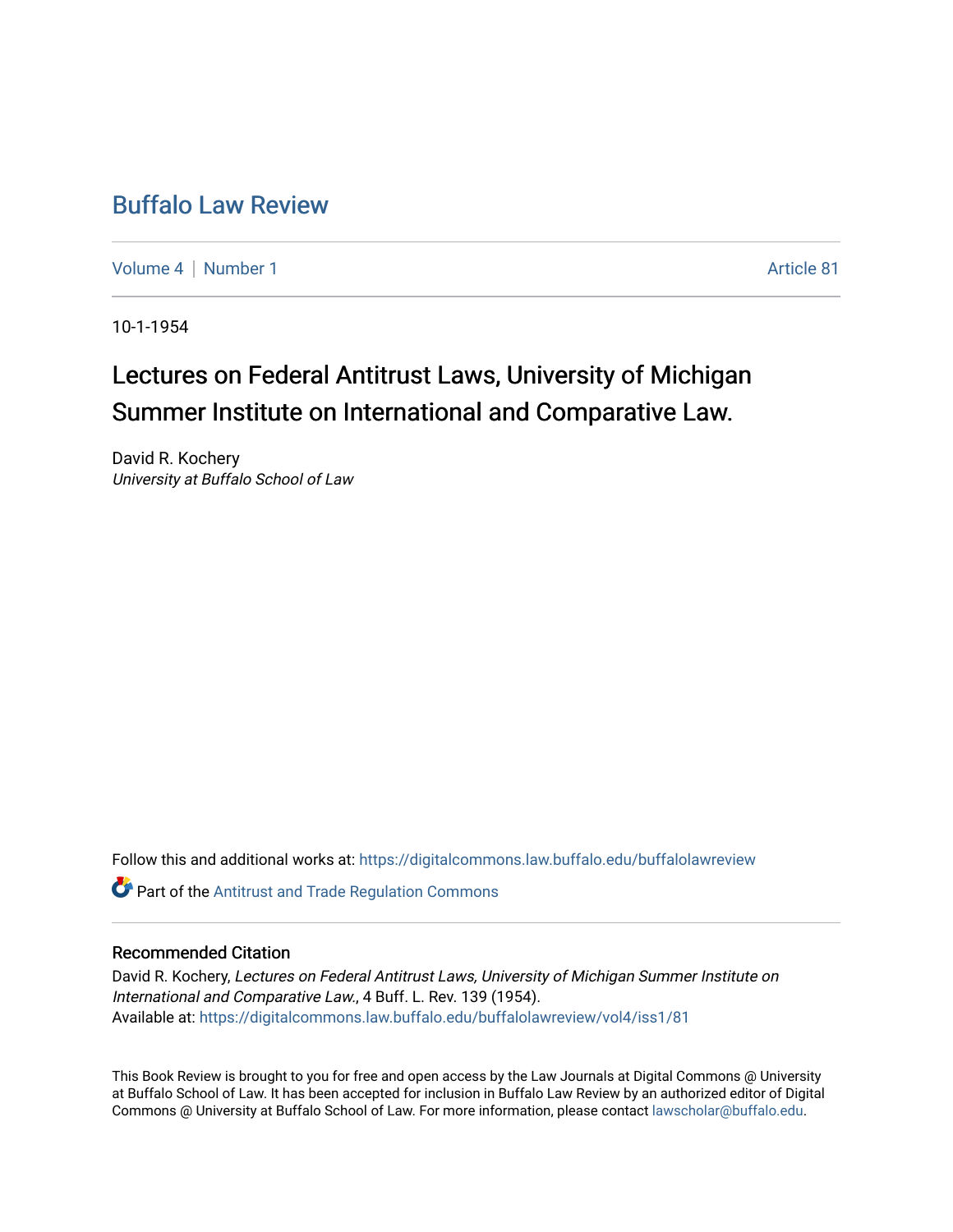LECTURES ON FEDERAL ANTITRUST LAWS, University of Michigan Summer Institute on International and Comparative Law: University of Michigan Law School, 1953. Pp. vxiii, **3-321. \$7.00.**

In his Forward to this collection of papers delivered at the **1953** University of Michigan Law School Summer Institute, Professor Oppenheim states:

In bringing about an adjustment of business conduct to the standards of the antitrust laws, the attorneys play a crucial role. For that reason, the Institute program emphasized the responsibility of the private practitioner and the government lawyer who is called upon to give legal counsel in this field of the law. This was done without neglect of fundamental concepts and with due regard for selection of topics and speakers in a manner which sought to achieve a balanced presentation of divergent viewpoints.<sup>1</sup>

Later, in his Introduction, he further states:

So far as antitrust is concerned, legal precedents alone do not suffice for training in imaginative leadership to keep the spur of private emoluments attuned to the social goals of competitive endeavors. In the universities, the departments of law, economics, business administration and political science have a joint responsibility in this regard. Let us not forget that all is not learned in the classroom. The careers of selfmade eminent government officials, lawyers and'business executives attest to the valued contributions of those who labor in the vineyards of daily experience, which bridges the gap between theory and practice.

We should keep the windows of our minds open to constant reassessment of the relations between government and business under an antitrust policy avowedly designed to benefit the consuming public.<sup>2</sup>

In line with the avowed purpose of presenting a variety of viewpoints, then, the twenty-three papers published in this volume represent authors with the following backgrounds: eleven papets were presented by practicing lawyers (two with Government experience); four papers were presented by Government attorneys; three were presented by professors (two in law, one in economics); two were presented **by** men who both practice law and do some teaching; one paper was that of a corporation counsel; one of a

**<sup>1.</sup>** FEDERAL ANTI-TRusT LAWS v. **(1953).**

*<sup>2.</sup> Id.* at **xii, xiii.**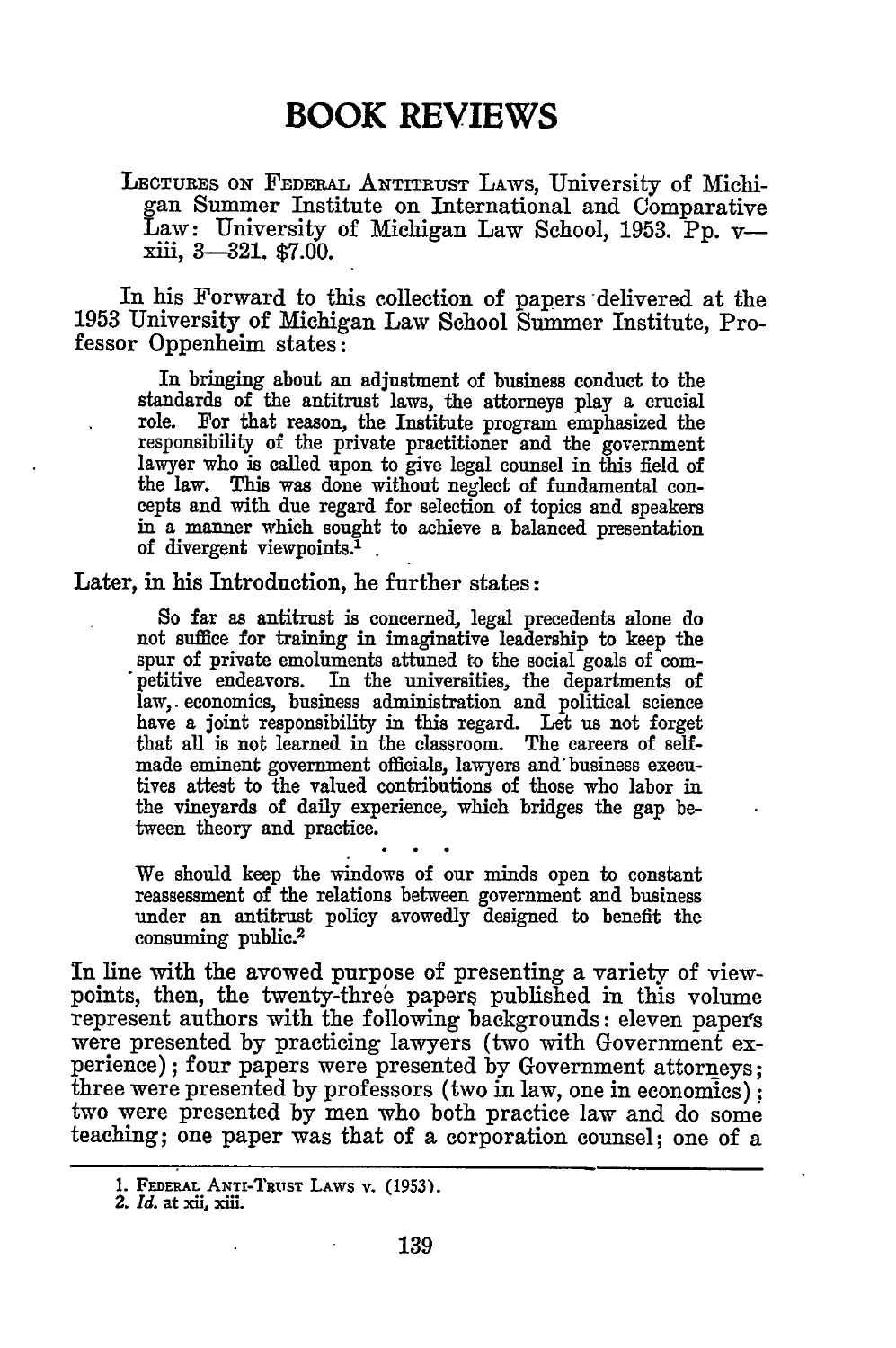business executive; and one of a Government official. Despite the probable truthfulness of Professor Oppenheim's counsel that "all is not learned in the classroom", some may quarrel with the selection of such a small porportion of full-time teachers (three out of twenty-three), and particularly with the decision to include only one paper by an academic economist. This seems to fall somewhat short of "a balanced presentation of divergent viewpoints". What with running battles constantly going on among representatives of varied schools of economics; it would have seemed highly appropriate to have utilized this Summer Institute as a forum for more than a single viewpoint, albeit the viewpoint actually expressed be a highly challenging one.3 Nonetheless, the presence of some excellent papers authored by some busy non-academicians certainly attests to the high competence of the professionals engaged in all facets of antitrust work, a competence which regularly manifests itself in the briefs and arguments tendered in antitrust litigation.

This book is intended to set forth analyses of the growth of antitrust law up to the present. As the Introduction informs us, "It concerns yesterday's antitrust. It is a prelude to antitrust tomorrow." Various headings throughout the volume describe particular facets of general antitrust law. One of the book's finest contributions is its final chapter-"Clinic on Practical Antitrust Problems".<sup>4</sup> The chapter is replete with graphs, tables, and excellent advice on the compilation and presentation of technical data in antitrust litigation. Adequate orientation in this specialized area is a *sine qua non* to the practitioner as well as to the antitrust instructor, and this particular portion of the boolg is a valuable supplement to one's over-all education in the problems of trying scientific issues of fact.5

The collection of papers which this book embodies does not purport to be a "compleat" treatise on any phase of the antitrust law. To the person who practices or teaches in the field, the symposium, for the most part, merely summarizes the discussions which have been raging since the decision in the *Alcoa* case down to the decision in the *Motion Pictures Advertising* case. And, generally, it adds little to his knowledge of the law, or, for that matter, to the disorder in which he probably finds his state of mind. For example, there is nothing new in the contentions that (a) the F. T. C. should hold hearings on questionable nation-wide practices and make recommendations for legislation just like a

*<sup>3.</sup> Id.* **at 30-42.** *4. Id.* **at 265-313. 5.** Dession, *The Trial of Economic and Technological Issues of Fact,* **58** YALE **L. J. 1019 (1949):**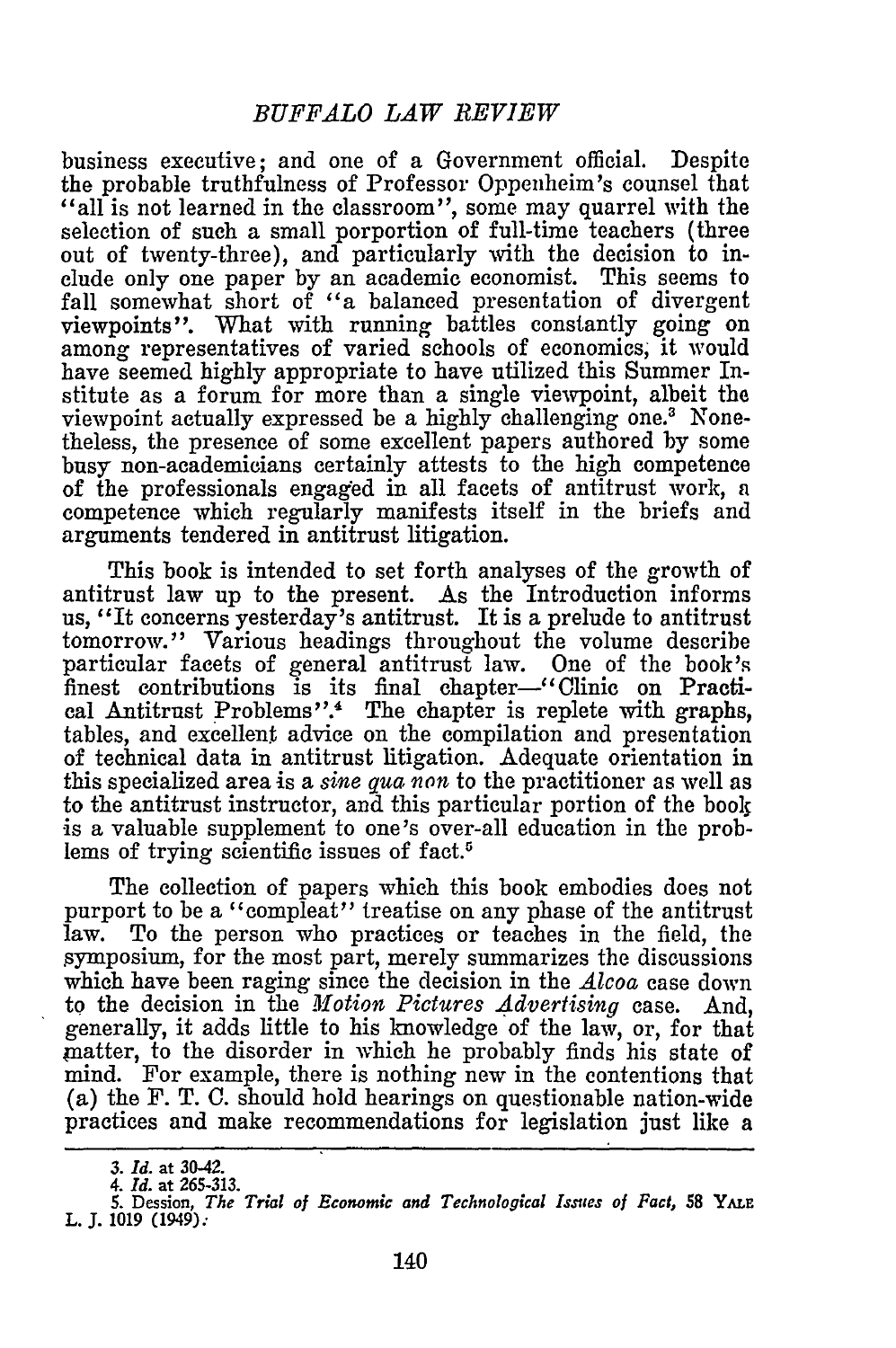Congressional Committee;' (b) that there is too much judicial legislation in the antitrust field;<sup>7</sup> (c) that the Department of Justice should be given the subpoena power;<sup>8</sup> (d) that there is nothing inconsistent between the Rule of Reason and the *per se* rules, or that the Rule of Reason should be codified;<sup>9</sup> and (e) that antitrust violations should be divided up into (i) those acts specifically prohibited, (ii) those acts not specifically prohibited but to which the Rule of Reason should apply, and (iii) those acts which should be investigated although they do not appear to be present violations."0 That these contentions *are* not new is no indictment of them: that they are *presented as being* new **by** people who should know better displays at least a lack of imagination, particularly before a gathering of the type at which these papers were read. One rather ingenious suggestion is made in one of these papers, *viz.,* that the criminal and treble-damage penalties should be imposed only when the violation has been *wilful,* because this requirement has been found to be an appropriate method of enforcing the revenue laws.<sup>11</sup> It is difficult to conceal this reviewer's doubts about the desirability of publishing what purports to be a symposium of scholarly papers when so many of them simply are not in the least scholarly. If a promise of publication is the only way to acquire the participation of the working bar and businessmen, then we are in a bad way indeed. In short, selected papers could and should be published, but not necessarily each and every one of them.

What this reviewer conceives to be another example of failing to present a balance of "divergent viewpoints" is the publishing of only one side of what have come to be rather controversial subjects in the antitrust field. For example, in addition to the distribution of papers weighted in favor of business, one paper is published which roundly condemns the Supreme Court's application of Section 2(f) of Robinson-Patman in the *Automatic Canteen* case.<sup>12</sup> Whatever the merits of the criticism of this decision, at least there is something to be said for the position that a monopsonist is just as big an economic threat as the monopolist. One finds no allusion to this latter argument in this book, and thus no discussion of the best way in which to handle the problem. Again, another paper chastises the Court<sup>13</sup> for upholding the

*<sup>6.</sup>* FEEAL AxTi-TRusT LAWs *262* **(1953).**

*<sup>7.</sup> Id.* at **262.**

**<sup>8.</sup>** *Id.* at **260.**

*<sup>9.</sup> Id.* at 243-254, 231-242.

**<sup>10.</sup>** *Id.* **at 259. 11.** *Ibid.* 12. *Id.* **at** 140. **13.** *F. T. C. v. Motion Picture Advertising Co.,* 344 **U. S. 392 (1953).**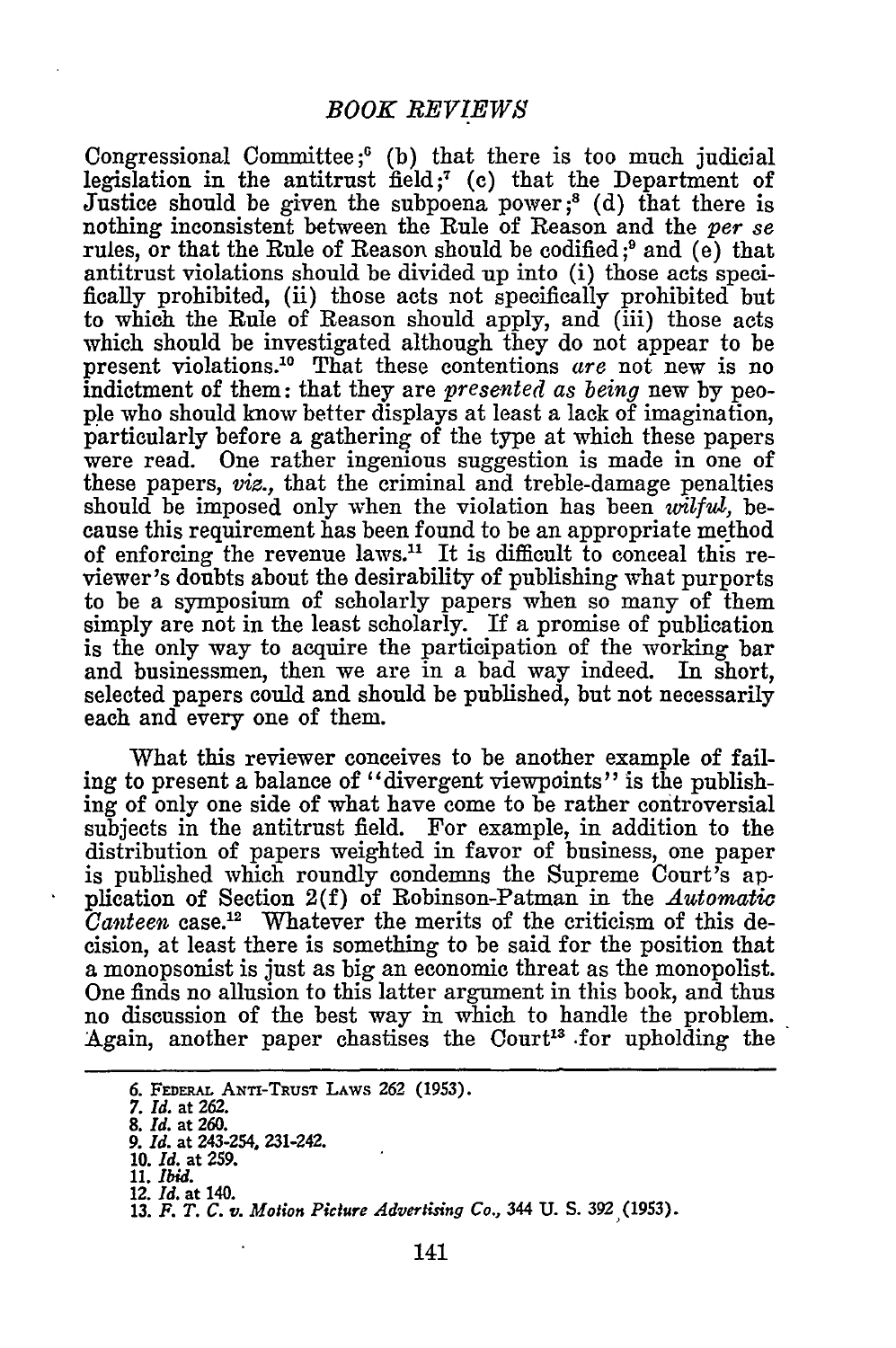## *BUFFALO LAW REVIEW*

F. T. **C.** finding that long-term requirements contracts have a definite impact on the market while one-year contracts may have no such impact.14 This paper opines as how this is an abdication **by** the Court of its power of judicial review on matters of law, herein "unfair methods of competition". Without discussing that -this **is** a difficult mixed fact-law question, the author simply embraces Justice Frankfurter's dissenting opinion without so much as a wink in the direction of the majority. **And** no other paper takes issue with this.

In addition, other subjects which would seem **highly** relevant to the type of institute represented here are the impact of labor union activity on the economy and on the general pricing systems; the delicate legal problem of primary jurisdiction; **the** general problem of controls on the economy; etc. Subjects like these and others are not touched upon. The chapter entitled "Quantity and Cumulative Volume Discounts'<sup>115</sup> begins and ends with a paper by separate representatives of the Federal Trade Commission. These papers are informative and disclose many of the policies and problems of that Commission. A reading of the papers in between, all of which more or less castigate the Commission, indicates that their authors just weren't listening.

On the credit side, many of the papers are excellent pieces of creative and intelligent work. Mr. Herbert **A.** Bergson's discussion of the real or imagined impact of the Sherman Act on America business interested in foreign investment and manufac. ture is an excellent treatment of a timely and rarely-analyzed problem in the antitrust field.<sup>16</sup> Professor Rahl's dissertation on the fair trade picture since the McGuire Act contains a **highly** interesting collection of current information.17 Unfortunately, the Supreme Court has denied certiorari in the *Schwegmann-Lilly* case, so that Professor Rahl's hope of a decision on the constitutionality of the non-signer provision must await another day. Mr. John **S.** Coleman, president of Burroughs Corporation, is represented **by** a paper in which he discusses the role and aims of Business in the salubrious atmosphere of the Eisenhower administration.<sup>18</sup> This paper is both pleasantly disarming and expositive of an "advanced" view of Business toward foreign trade barriers-at least it seems to be a view of Mr. Coleman's friends in Business.

**<sup>14.</sup>** FEDERAL **ANTI-TRuST LAws 154 (1953).** *15. Id.* at **109-210.**

*<sup>16.</sup> Id.* at **213-227. 17.** *Id.* at 188-201.

**<sup>18.</sup>** *Id.* at **147-153.**